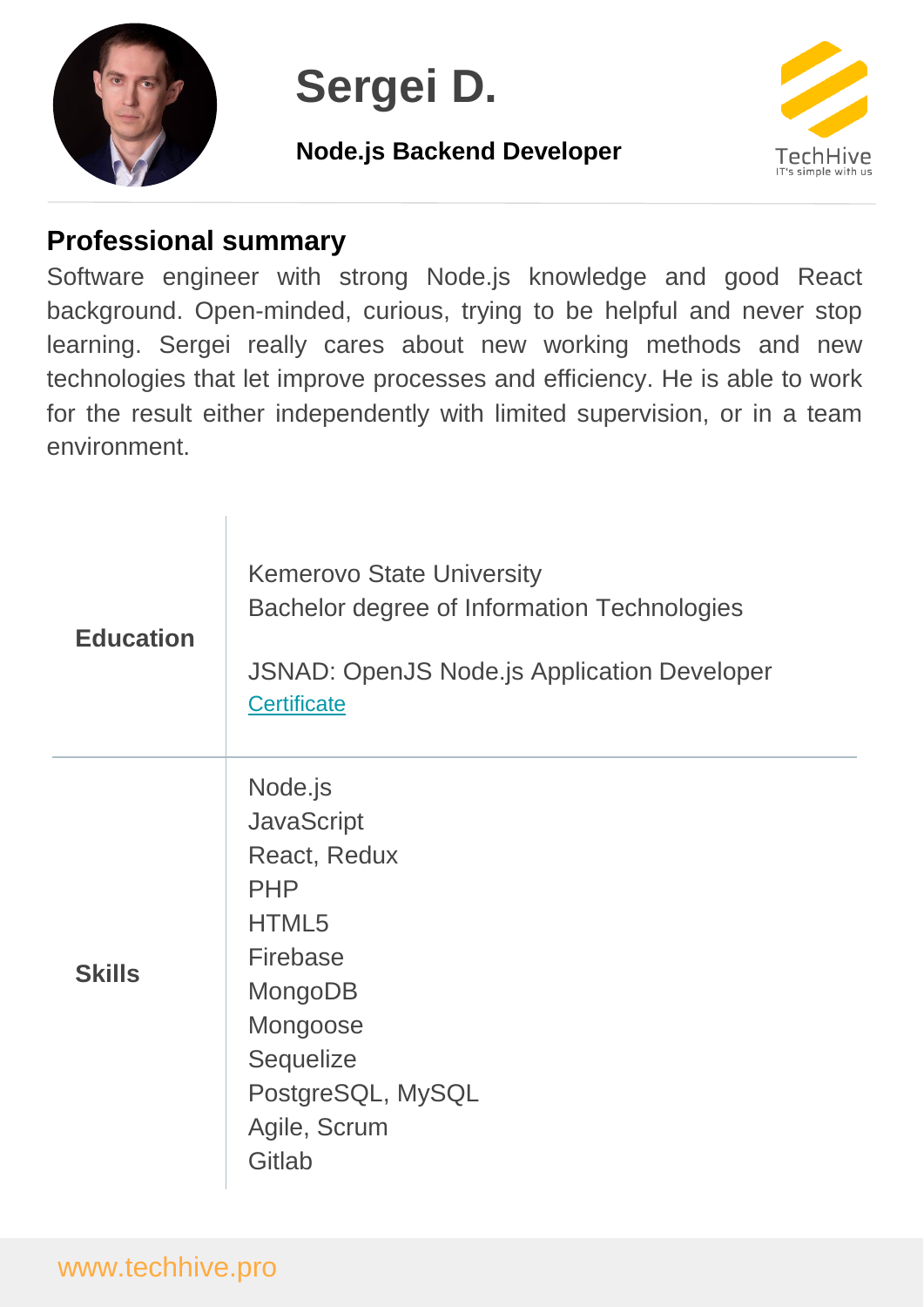| <b>Project</b>      | <b>Adtube Solutions</b>                                                                           |
|---------------------|---------------------------------------------------------------------------------------------------|
|                     | Advertisement platform                                                                            |
| Period              | Apr $2021$ – present                                                                              |
| Role                | <b>Senior Software Engineer</b>                                                                   |
| <b>Technologies</b> | Node.js/Express, MongoDB/Mongoose, Typescript,<br>Oauth2.0 flows, React.js, Apollo Graphql Server |

#### **Responsibilities**

- Implementation of new functionality and features using Node.js
- Development of React based frontend
- Code review
- Setting up and maintenance of build system for production and development
- API implementation
- Unit and integration tests
- Bugs fixing
- Troubleshooting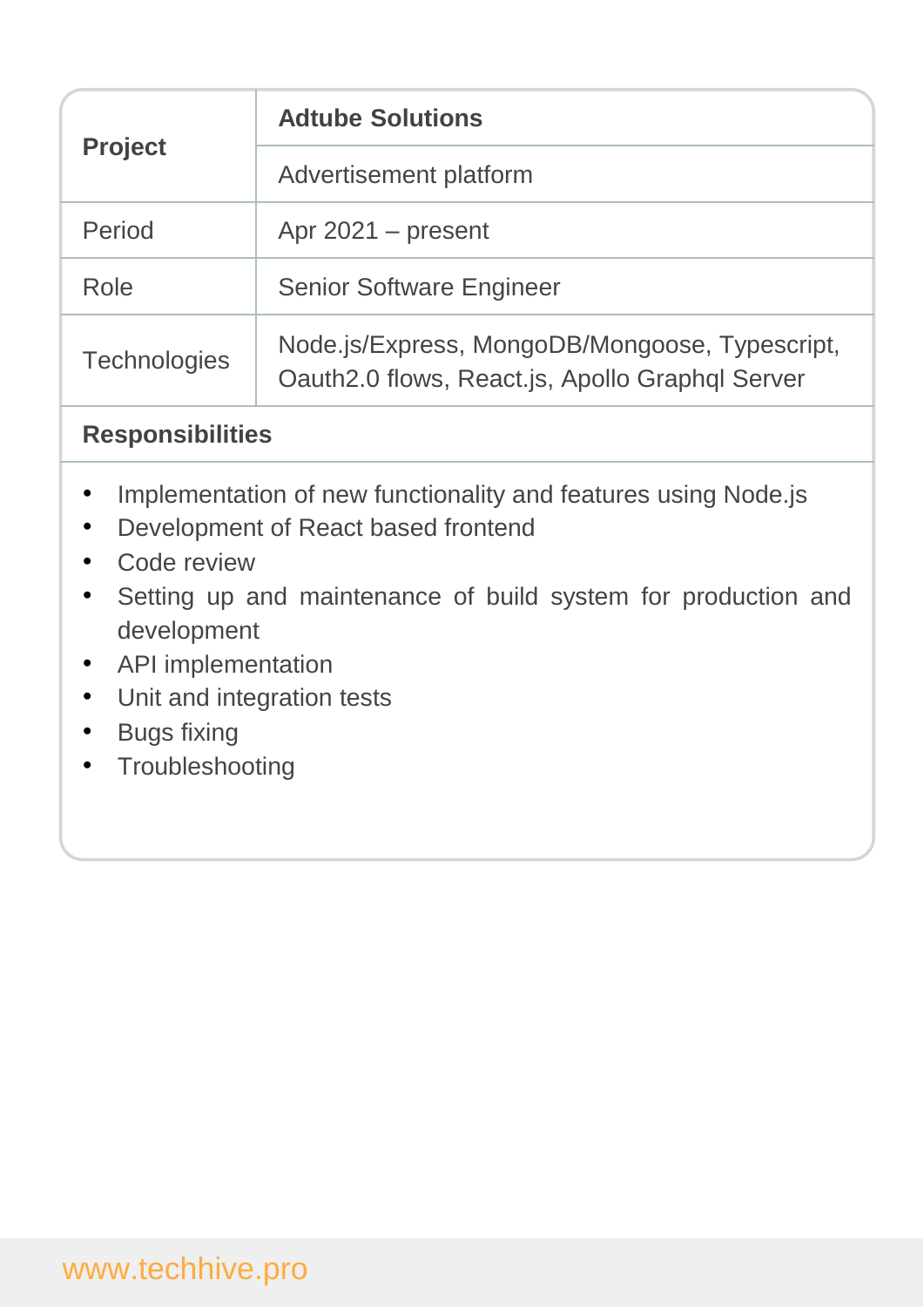| <b>Project</b>      | <b>EPAM systems</b>                                       |
|---------------------|-----------------------------------------------------------|
|                     | Analytical dashboards with geo for commercial<br>services |
| Period              | Sep 2020 - Apr 2021                                       |
| Role                | <b>Fullstack Software Engineer</b>                        |
| <b>Technologies</b> | React.js, Typescript, REST, Django                        |
|                     |                                                           |

#### **Responsibilities**

- Node.js back-end development
- Development of React based frontend
- Built RESTful API architecture for new features
- Code review
- Tests coverage
- Bugs fixing
- Troubleshooting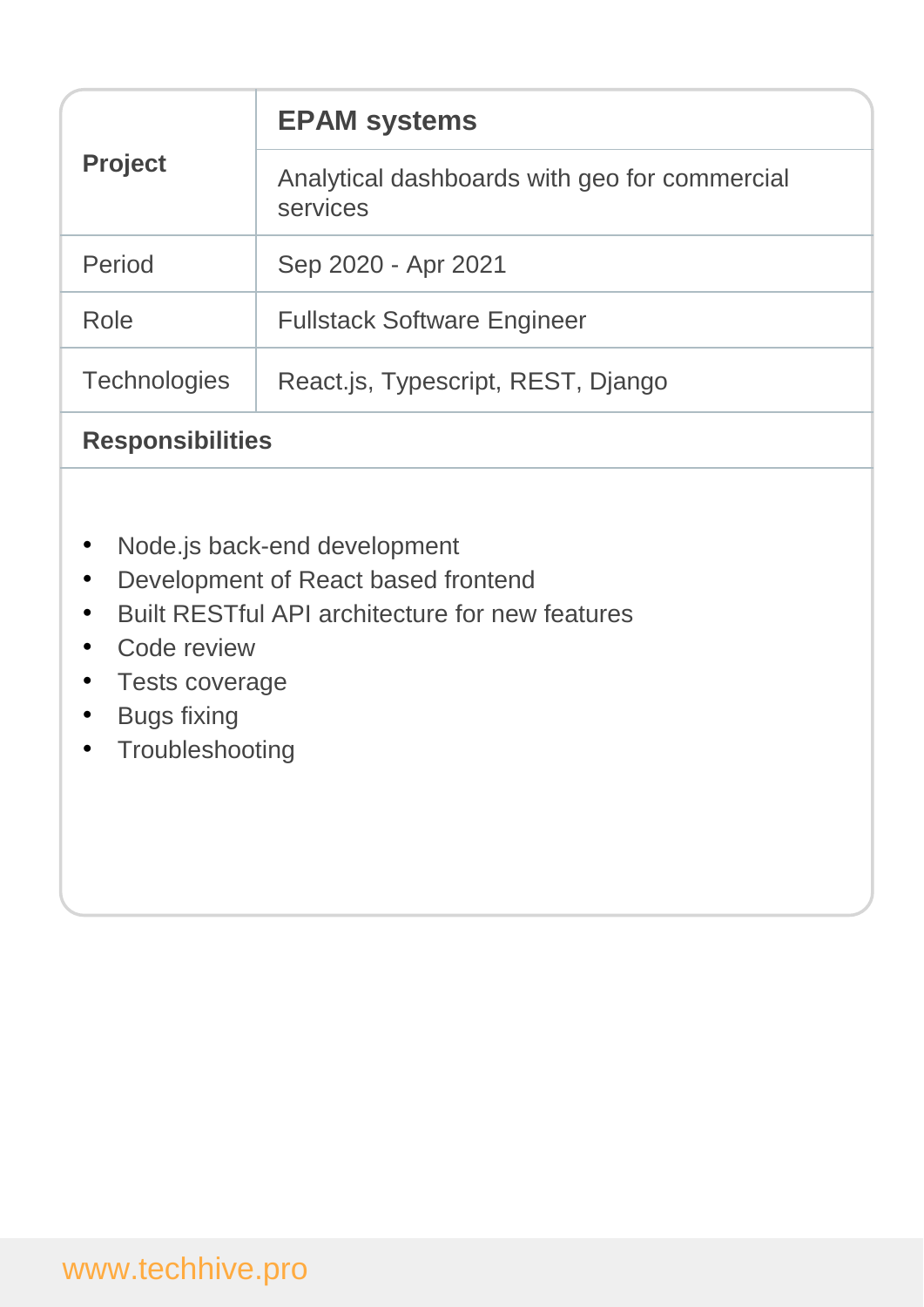|                                                                                                                                                                                                                                                                                                                                                                                    | <b>Greenatom</b>                         |  |
|------------------------------------------------------------------------------------------------------------------------------------------------------------------------------------------------------------------------------------------------------------------------------------------------------------------------------------------------------------------------------------|------------------------------------------|--|
| <b>Project</b>                                                                                                                                                                                                                                                                                                                                                                     | <b>Business solutions</b>                |  |
| Period                                                                                                                                                                                                                                                                                                                                                                             | Mar 2020 - Aug 2020                      |  |
| Role                                                                                                                                                                                                                                                                                                                                                                               | <b>Backend Engineer</b>                  |  |
| <b>Technologies</b>                                                                                                                                                                                                                                                                                                                                                                | Node.js, React.js, Typescript, Moleculer |  |
| <b>Responsibilities</b>                                                                                                                                                                                                                                                                                                                                                            |                                          |  |
| Software development for the corporate HR department for<br>complex business connections establishment<br>Implementation of new features and functionality<br><b>REST API development</b><br><b>Technical expertise</b><br>Cross-functional team communication<br>Deployment activities<br>Integration and using of Moleculer - progressive microservices<br>framework for Node.js |                                          |  |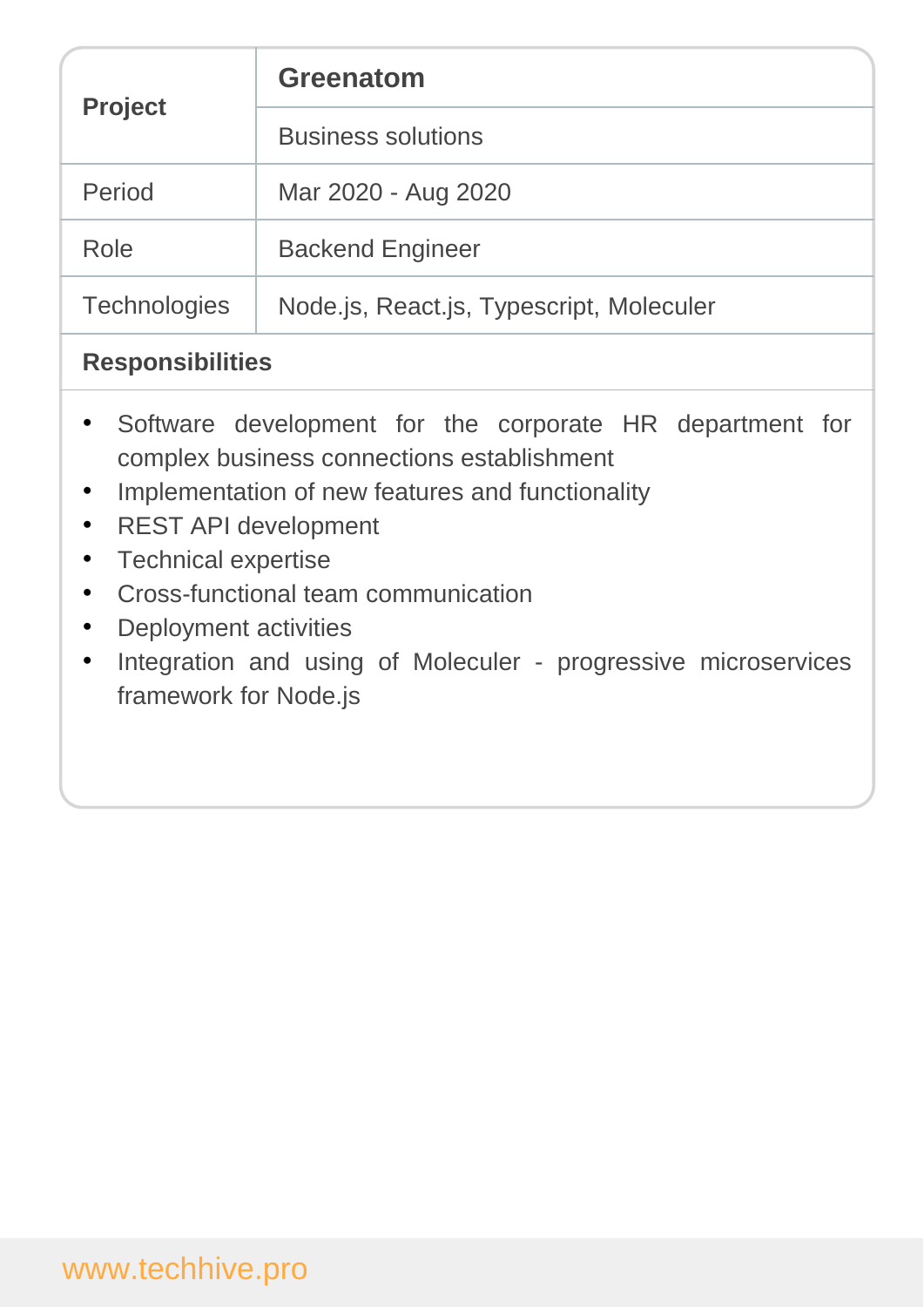| <b>Project</b>          | <b>Alfa Insurance</b>  |
|-------------------------|------------------------|
|                         | Insurance              |
| Period                  | Jul 2019 - Feb 2020    |
| Role                    | <b>React Developer</b> |
| <b>Technologies</b>     | React.js, Redux        |
| <b>Responsibilities</b> |                        |

- Complex document processing React SPA
- Using hooks, Redux state-management
- Full cycle CI/CD
- Cross-functional team communication
- Tests coverage
- Performance improvements
- Implementation of new features enabling users to get quality results